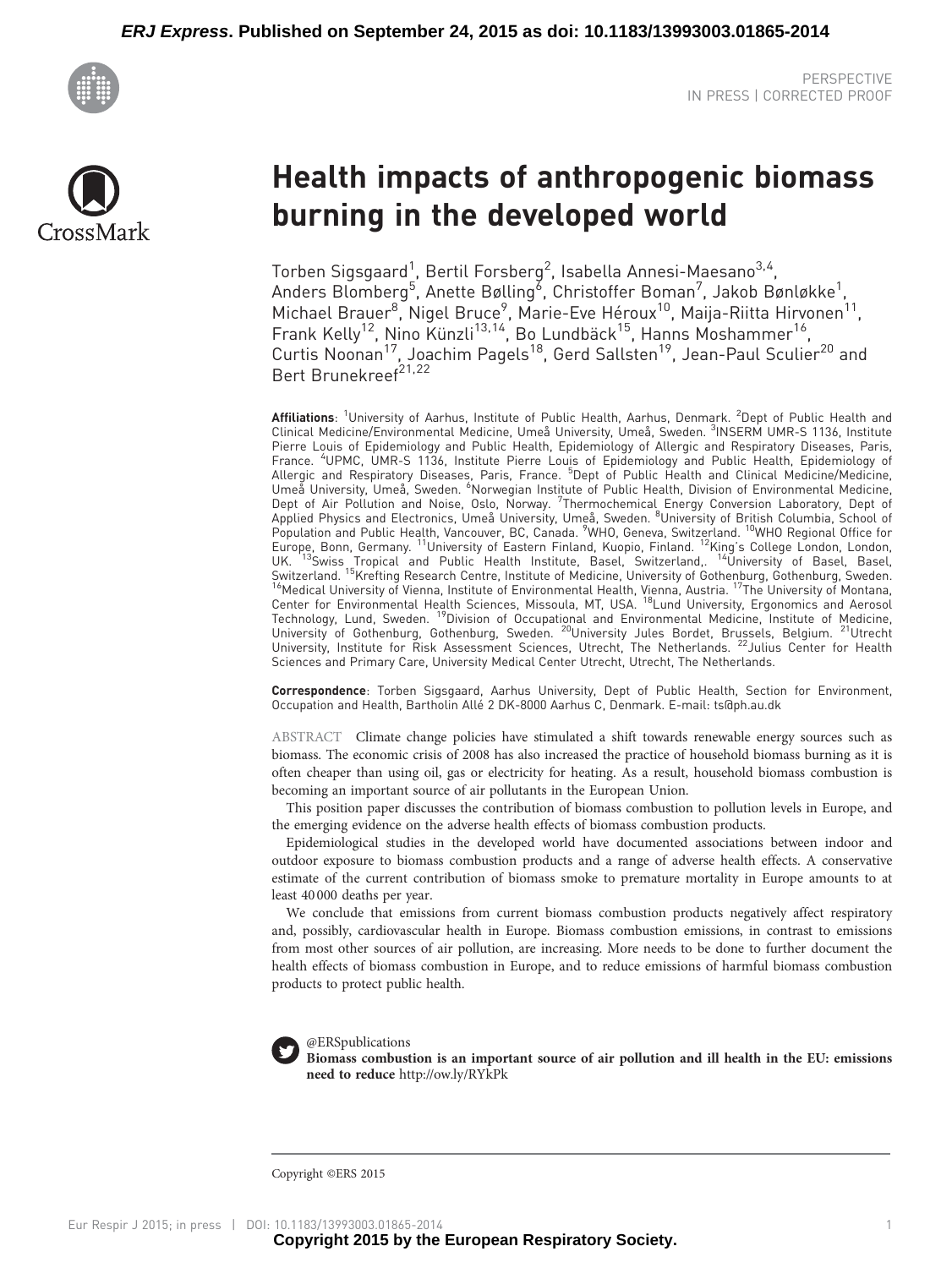# Introduction

During the first half of the twentieth century, air pollution in many European cities was dominated by local emissions from fossil fuel combustion for space heating, energy production and manufacturing. As a consequence pollution episodes were common and often severe, like the smog episodes in London [\[1\]](#page-7-0) and the Meuse valley [\[2\]](#page-7-0) in Belgium, both associated with large and sudden increases in mortality. These and other episodes led the governments of different countries to introduce air pollution regulations, e.g. the Clean Air Act introduced in 1956 in the UK. Due to this change in practice and the increased availability of cleaner fuels such as oil and gas during the 1960s, air quality in many European cities improved markedly. Nevertheless, more recent studies have demonstrated continued adverse health effects of air pollution at much lower levels of exposure [\[3](#page-7-0)–[5](#page-7-0)]. Recently it has also been shown that further decreases in air pollution had a beneficial effect on the life expectancy of the American population during the past few decades [[6](#page-8-0)]. The World Health Organization (WHO), in its 2005 global update of the Air Quality Guidelines, set a guideline for fine particulate matter (PM) in air of just 10  $\mu$ g·m<sup>-3</sup> as an annual average. This concentration is still exceeded in large parts of Europe, and continued efforts are needed to reduce fine particles from all sources.

Against this background, it is potentially worrying that, as a response to climate change policies and fuel pricing, biomass burning ( primarily of wood) for residential space heating as well as energy production is now an increasing source of fine PM emissions in the European Union (EU), thus posing new challenges to human health. As a response to fuel poverty, in some communities, wood/biomass burning is seen as a cheap form of fuel when gathered locally. For example, a recent study in Greece documented a 30% increase in winter PM, a 2.5-fold increase in biomass combustion markers and a 20–30% decrease in fuel oil tracers coinciding with the recent economic crisis [[7](#page-8-0)].

A relatively small number of studies have evaluated the health effects of outdoor and indoor exposure to combustion products from fireplaces or wood stoves in developed countries [[8](#page-8-0)–[10](#page-8-0)]. However, extensive epidemiological literature exists that describes the adverse health effects of high-level exposure to pollution from household biomass combustion for cooking and heating purposes in developing countries [\[11](#page-8-0)–[13](#page-8-0)]. This literature indicates causal links between PM and acute lower respiratory infections in young children, chronic obstructive pulmonary disease (COPD) in adults [[14\]](#page-8-0), and development of cataracts in women [[15\]](#page-8-0). Lung cancer has also been linked to inhalation of biomass combustion products. Indoor emissions from biomass combustion and cooking in developing countries have been classified as probably carcinogenic (International Agency for Research on Cancer IARC Group 2A) [\[16\]](#page-8-0).

Although combustion of biomass is known to produce numerous air pollutants, the focus of this report is PM emissions, which have received most of the attention in the scientific literature. Therefore, only epidemiological studies in which the primary measure for evaluation of biomass exposure is PM, or components thereof, are considered. This is consistent with the approach taken in prior reviews of biomass combustion health impacts [\[17](#page-8-0), [18\]](#page-8-0) and the Global Burden of Disease (GBD) 2010 report [\[19, 20\]](#page-8-0). This approach also follows the perspective of the WHO Air Quality guidelines [[21\]](#page-8-0), the review by NAEHER et al. [[17\]](#page-8-0) and the recent WHO REVIHAAP project report [[22](#page-8-0)], which concluded that there was a lack of evidence supporting differential toxicity of PM from biomass combustion when compared with urban PM from fossil fuel combustion and secondary atmospheric particles.

This position paper deals with the effects of biomass smoke on respiratory and cardiovascular health in the developed world, where wood burning is primarily, but increasingly, used as an auxiliary source of domestic heating and energy production. When searching the literature, the following terms were used in a PubMed search: "wood smoke" OR "domestic heating" AND "USA OR Canada OR Europe OR Australia" AND "wood stove" AND "health". In addition to the search we consulted international experts and research centres active in the field.

### Biomass combustion emissions in developed countries

Estimates from several countries have shown that biomass ( primarily wood) burning is contributing substantially to the total concentrations of PM in the local environment. Studies from Denmark and Sweden have found air pollution concentrations from wood burning in rural areas with limited traffic to be

This article has supplementary material available from<erj.ersjournals.com>

Received: Oct 08 2014 | Accepted after revision: Sept 01 2015

The authors alone are responsible for the views expressed in this publication and they do not necessarily represent the decision or stated policy of the World Health Organization.

Conflict of interest: Disclosures can be found alongside the online version of this article at<erj.ersjournals.com>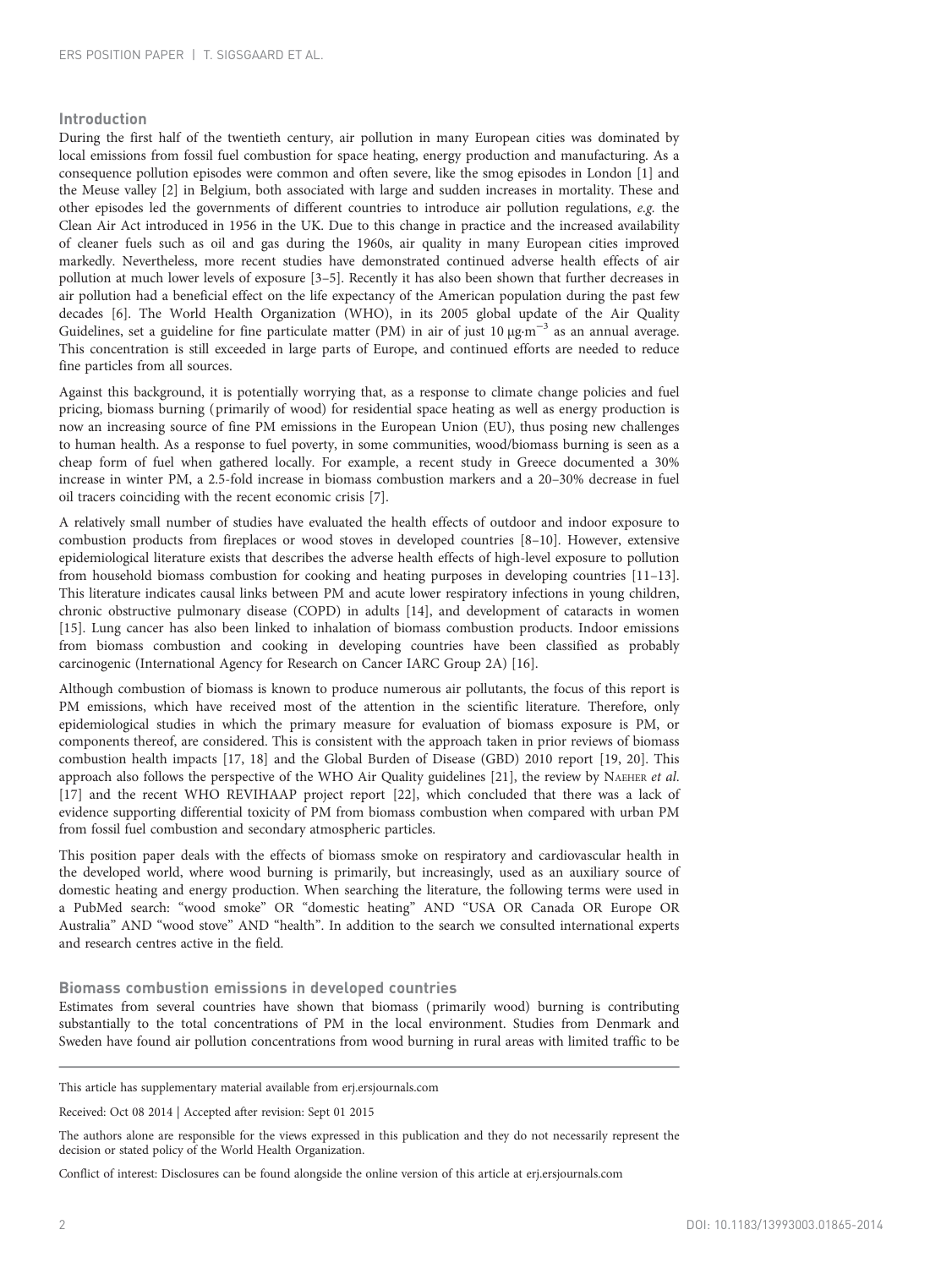in the same range as those from traffic in major cities [\[23, 24](#page-8-0)]. Estimates of the current situation for some European countries (i.e. Sweden, Finland, Germany and Austria) indicate 15-25% of particles with a 50% cut-off aerodynamic diameter of <2.5 μm (PM2.5) originate from residential biomass combustion [\[25\]](#page-8-0) and data from Alpine valleys indicate contributions of 50% or more. From a European perspective, it has been estimated that small scale domestic wood/biomass combustion will become the dominant source of fine primary particle air pollution by 2020 [[26](#page-8-0)], with a contribution of 38% of total emissions (figs 1 and [2](#page-3-0)). More recently the International Institute for Applied Systems Analysis estimated that, between 2005 and 2030, the use of biomass for energy production in the EU will double, whereas use of coal, gas and oil are all expected to decrease [\[27\]](#page-8-0). Another study estimated that of all external health costs occurring in Denmark as a result of Danish air pollution emissions, woodsmoke generated by domestic heating was responsible for 16% of these costs in 2000, and subsequently reached 30% in 2008 due to an 80% increase in the use of wood for domestic heating in Denmark over that period [\[28\]](#page-8-0).

Within the EU, biomass is used in small scale residential (<50 kilowatt thermal (kWth)) heating appliances and in medium scale (<20 MWth) district heating/industrial systems as well as in large centralised heat and power plants. In the small and medium scale sector, a large number of units are in use and the technology covers a vast range, from the simplest fireplaces to fully automated systems. The current number of residential biomass combustion systems within the EU is estimated to be ∼65 million direct heating appliances (fireplaces, stoves and cookers) and ∼8 million indirect heating appliances (boilers), firing mainly using wood logs but also wood chips and fuel pellets [\[24\]](#page-8-0). The technological level has traditionally been low, as has the combustion efficiency and emission performance. It is generally understood, although poorly documented, that behavioural factors can have a large impact on residential stove emissions, including wood sizing, fuel moisture content, ignition procedure, burn temperatures and stove maintenance [[29](#page-8-0), [30\]](#page-8-0). Recent developments have resulted in modern appliances with decreased emissions, but still, these systems are often sensitive to firing procedures and are not optimised in real life-operation. Moreover, emissions during the starting phase remain magnitudes higher than in the stationary phase even in modern appliances [\[31, 32](#page-8-0)]. Thus, significant potential for further emission reduction remains [\[25\]](#page-8-0).

The typical PM2.5 emission factors given range from 40–300 and 50–2000 mg·MJ<sup>-1</sup> for modern and conventional domestic wood stoves, respectively [[33\]](#page-8-0). When using humid fuels and poorly insulated stoves, the PM2.5 emissions may be significantly elevated (grammes per MJ). Emissions from such low-temperature combustion are often completely dominated by liquid droplets consisting of a complex array of organic components [[34](#page-8-0)]. Combustion may also be too intense when using very dry fuel in well insulated stoves, thus resulting in so-called "air-starved" conditions. Such combustion may contain the highest emissions of carcinogenic polycyclic aromatic hydrocarbons (PAHs) and is dominated by solid agglomerated soot (black carbon) particles, which shows similarities to diesel soot [\[32, 35\]](#page-8-0).

Modern biomass combustion technologies such as automatic small-scale wood pellet appliances and larger domestic heating plants are commonly more efficient and have much lower particle emissions in the range of 10–50 mg·MJ<sup>-1</sup> (typically <30 mg·MJ<sup>-1</sup>) [\[33\]](#page-8-0). Using these technologies organic and soot emissions may



FIGURE 1 Sector contributions to primary particles with a 50% cut-off aerodynamic diameter of <2.5 µm emissions in the EU15, 2000. Reproduced from [\[26](#page-8-0)].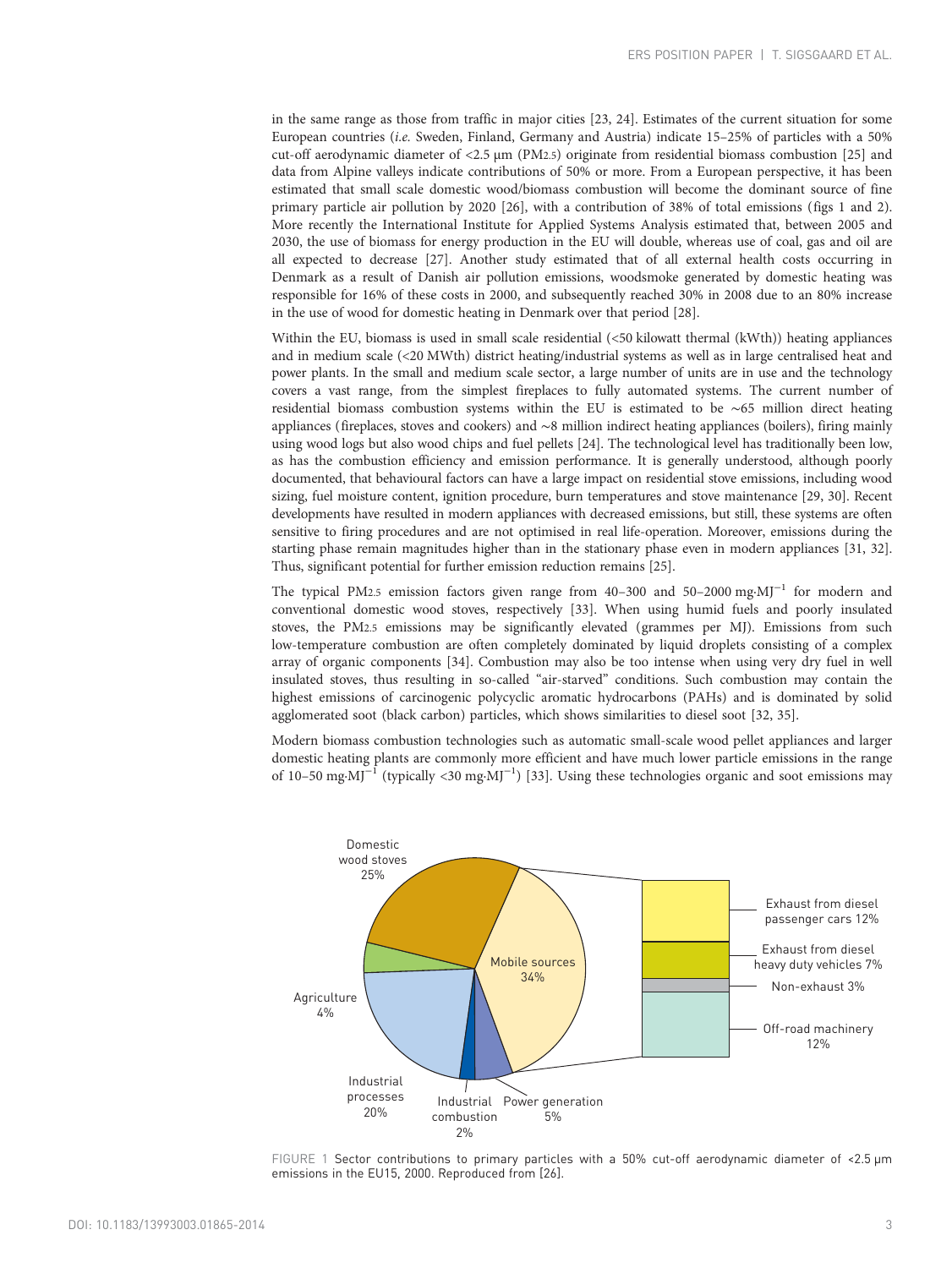<span id="page-3-0"></span>

FIGURE 2 Sector contributions to primary particles with a 50% cut-off aerodynamic diameter of <2.5 µm emissions in the EU15, 2020. Reproduced from [[26](#page-8-0)].

be almost completely eliminated, and the particle emissions are instead dominated by inorganic salts like potassium sulfates and chlorides, with minor amounts of zinc.

Further information on biomass combustion technology is provided in the online supplementary material.

# Exposure

The contribution of woodsmoke to ambient PM mass is highly dependent on season, density of sources and the specific technologies employed as well as meteorology and topography. Studies have estimated that wood/biomass combustion contributes 10–30% or  $\sim$ 1–4  $\mu$ g·m<sup>-3</sup> to the annual average fine particle concentrations measured in different parts of Europe. Details of the studies and methods applied can be found in the online supplemental material. Tables S1–S3 show the contributions of biomass combustion to outdoor and indoor PM concentrations in the developed world. In some cases wood combustion is the major source of ambient PM, especially during the heating season. Woodsmoke also contributes substantially to some of the particle components that are considered particularly harmful such as particle-bound PAH, volatile organic compounds and metals [\[23, 36](#page-8-0)–[40](#page-8-0)].

While air pollution from woodsmoke is often highest in close vicinity to houses where and when wood burning takes place [[40](#page-8-0)], there is also a more global contribution of biomass combustion from indoor heating and cooking, energy production, and from agricultural and wild fires even at distant background stations [\[41\]](#page-8-0) and over the oceans [[42](#page-9-0)]. Outdoor woodsmoke concentrations may be less predictive for individual exposure compared with other air pollutants because of the potential for wood stoves to emit pollution indoors, and wood combustion for heating occurs in locations and during periods when indoor infiltration may be relatively low due to building construction (insulation) and operation (closed windows) [[43, 44](#page-9-0)]. Therefore, unsurprisingly, studies evaluating fine particle levels in homes with wood-burning appliances have given mixed results, ranging from indoor particles with a 50% cut-off aerodynamic diameter of <10 μm (PM10) levels as high as 100 μg·m−³ [[45](#page-9-0), [46\]](#page-9-0) to only minor differences between indoor concentrations measured in homes with and without wood burning appliances. In a few studies looking at woodsmoke tracers, significant differences (66–80%) were observed for potassium, calcium and zinc as well as 1,3-butadiene and benzene [[47](#page-9-0), [48](#page-9-0)]. In one study, the levels of benzo(a)pyrene and several other PAHs were found to be three- to five-fold higher in homes with wood combustion appliances compared with homes without [[49](#page-9-0)].

# Epidemiology

Health effects of anthropogenic biomass combustion products in the developed world

Whereas there is a vast literature on health effects of indoor air pollution from biomass burning in the developing world [\[11\]](#page-8-0), comparatively few studies have addressed health effects of biomass burning in the developed world. We will first discuss epidemiological observations from areas where biomass combustion (mostly wood burning) is a relatively important source of ambient air pollution. We will then discuss smaller-scale studies of populations living in homes using wood for heating and/or cooking.

Several studies have looked at the health effects of air pollution in Seattle, USA and Vancouver, Canada where, in winter, residential wood burning is an important contributor to outdoor PM pollution. A time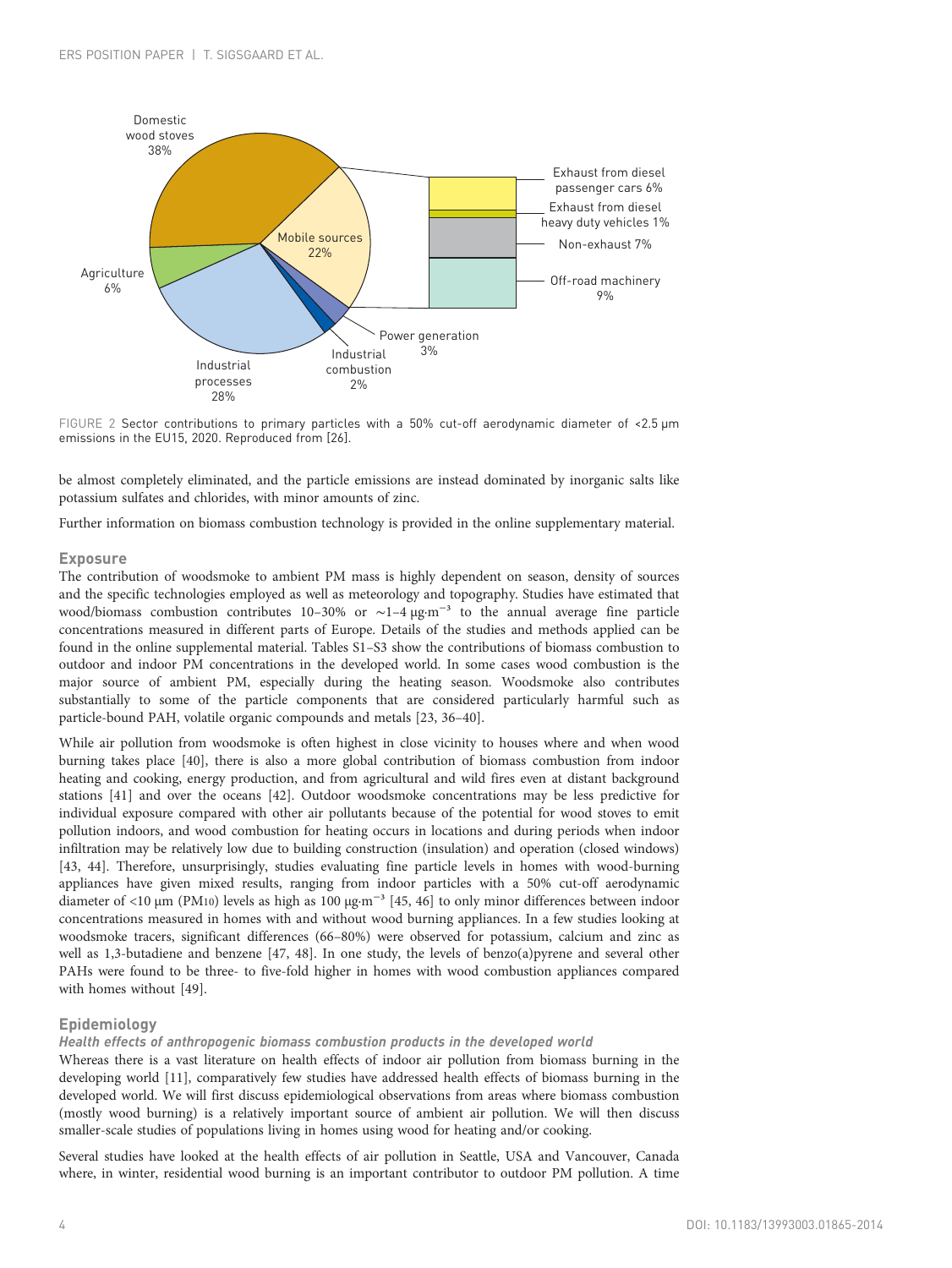series study conducted in Seattle documented that in the cold season, ambient PM2.5 was associated with total and cardiovascular (but not respiratory) mortality [\[50\]](#page-9-0). Interestingly, potassium, a marker of woodsmoke, also showed positive associations with total and cardiovascular mortality in the cold season. A study from Vancouver also showed positive associations between PM10 in winter and total mortality [\[51\]](#page-9-0).

Other studies from Seattle found associations between PM and respiratory symptoms (chest congestion and wheeze) in young children [[52](#page-9-0)], increased medication use [\[53\]](#page-9-0), decreased lung function [[54](#page-9-0)], emergency room visits for asthma [[55](#page-9-0)] and hospitalisations [\[56\]](#page-9-0). Smaller studies on cardiovascular morbidity end-points generally found little evidence for effects on sudden cardiac arrest [[57](#page-9-0)], myocardial infarction [[58\]](#page-9-0), heart rate variability [\[59\]](#page-9-0), and measures of systemic inflammation or thrombosis [\[60\]](#page-9-0).

There are few epidemiological studies of chronic or sub-chronic exposure to biomass PM resulting from residential wood burning as a heat source. In metropolitan Vancouver, extensive mobile monitoring and geospatial modelling were used to develop a spatio-temporal model of ambient winter woodsmoke [[61](#page-9-0)], which was applied to a variety of health outcomes. Positive associations were reported with low birth weight [[62\]](#page-9-0), infant bronchiolitis [[63](#page-9-0)], otitis media [\[64\]](#page-9-0) and COPD hospitalisation. However, no association was found for COPD mortality [[65](#page-9-0)] or for incident childhood asthma [\[66\]](#page-9-0).

A study conducted in southern California reported significant positive associations between the biomass combustion source fraction and preterm birth [\[67](#page-9-0)], although not with term low birth weight [[68](#page-9-0)], which was also not associated with PM mass.

In Europe, some studies have estimated the acute exposure impacts of particle source apportionment in locations where biomass combustion is a more minor contributor to ambient PM. For example, in a study conducted in Copenhagen, associations were reported between the biomass source fraction and respiratory and cardiovascular hospital admissions in the elderly (age >65 years), but not for asthma-related admissions among children [[69\]](#page-9-0). Of these, only the associations with respiratory admissions remained significant after adjustment for the contributions from other sources.

In Christchurch, New Zealand, source apportionment studies indicated that 90% of wintertime PM originated from wood combustion, and ambient PM10 was associated with increased respiratory and cardiovascular (excluding ischaemic heart disease) hospital admissions [\[70](#page-9-0)]. In a study conducted in Temuco, Chile, where an estimated 87% of winter PM10 was attributable to wood combustion, PM10 was associated with cardiovascular and respiratory mortality, hospitalisations, and emergency room visits for acute respiratory infections [[71](#page-9-0)]. This study was conducted in an area where the average PM10 concentration was 46  $\mu$ g·m<sup>-3</sup> with daily means often well above 150  $\mu$ g·m<sup>-3</sup>, *i.e.* much higher than concentrations measured in Seattle, USA and Vancouver, Canada.

#### Health impacts of community and household stove interventions

Studies of community- or household-level health impacts following wood stove intervention strategies have been limited. Table 1 highlights results on effects of interventions such as wood stove change out programmes on ambient PM levels in the developed world, table S2 shows the effects on indoor PM

| Location                                                                                                                                                                                                                       | <b>Estimated reduction</b><br>in PM $\mu$ g·m <sup>-3</sup> | <b>Notes</b>                                                                                                                                                                                                                                                                                                                   | <b>References</b> |
|--------------------------------------------------------------------------------------------------------------------------------------------------------------------------------------------------------------------------------|-------------------------------------------------------------|--------------------------------------------------------------------------------------------------------------------------------------------------------------------------------------------------------------------------------------------------------------------------------------------------------------------------------|-------------------|
| Launceston, Tasmania, Australia                                                                                                                                                                                                | 38% reduction in<br>winter PM10                             | Fuel switching: replacement of wood heating appliances with<br>electric heating appliances. The proportion of households<br>burning wood was reduced from 66% to 30%.                                                                                                                                                          | $[72]$            |
| <b>British Colombia, Canada</b>                                                                                                                                                                                                | 22% reduction in<br>winter PM2.5                            | Introduction of improved technology stoves and targeting of open<br>fireplaces. The proportion of homes using open fireplaces was<br>reduced from 15% to 3%, and the proportion of homes with<br>improved technology wood stoves increased from 25% to 41%.<br>The community also had an overall increase in wood stove usage. | $[73]$            |
| Missoula, MT, USA                                                                                                                                                                                                              | 45% reduction in<br>$PM_{10}$                               | Legislative action and enforcement. Over a 10-year period.<br>the proportion of households burning wood was reduced<br>from 44% to 20% and the contribution of residential wood<br>burning to PM10 was reduced from 47% to 11%.                                                                                                | $[74]$            |
| Libby, MT, USA                                                                                                                                                                                                                 | 27% reduction in<br>winter PM <sub>2.5</sub>                | Introduction of improved technology stoves. Over 1100 older model<br>wood stoves were replaced with improved technology stoves.                                                                                                                                                                                                | [75, 76]          |
| musical different and the contract of the model of the contract of the contract of the contract of the contract of the contract of the contract of the contract of the contract of the contract of the contract of the contrac |                                                             |                                                                                                                                                                                                                                                                                                                                |                   |

### TABLE 1 Effects of wood stove interventions on outdoor particulate matter (PM) levels in developed countries

PM10: particles with a 50% cut-off aerodynamic diameter of <10 µm; PM2.5: particles with a 50% cut-off aerodynamic diameter of <2.5 µm.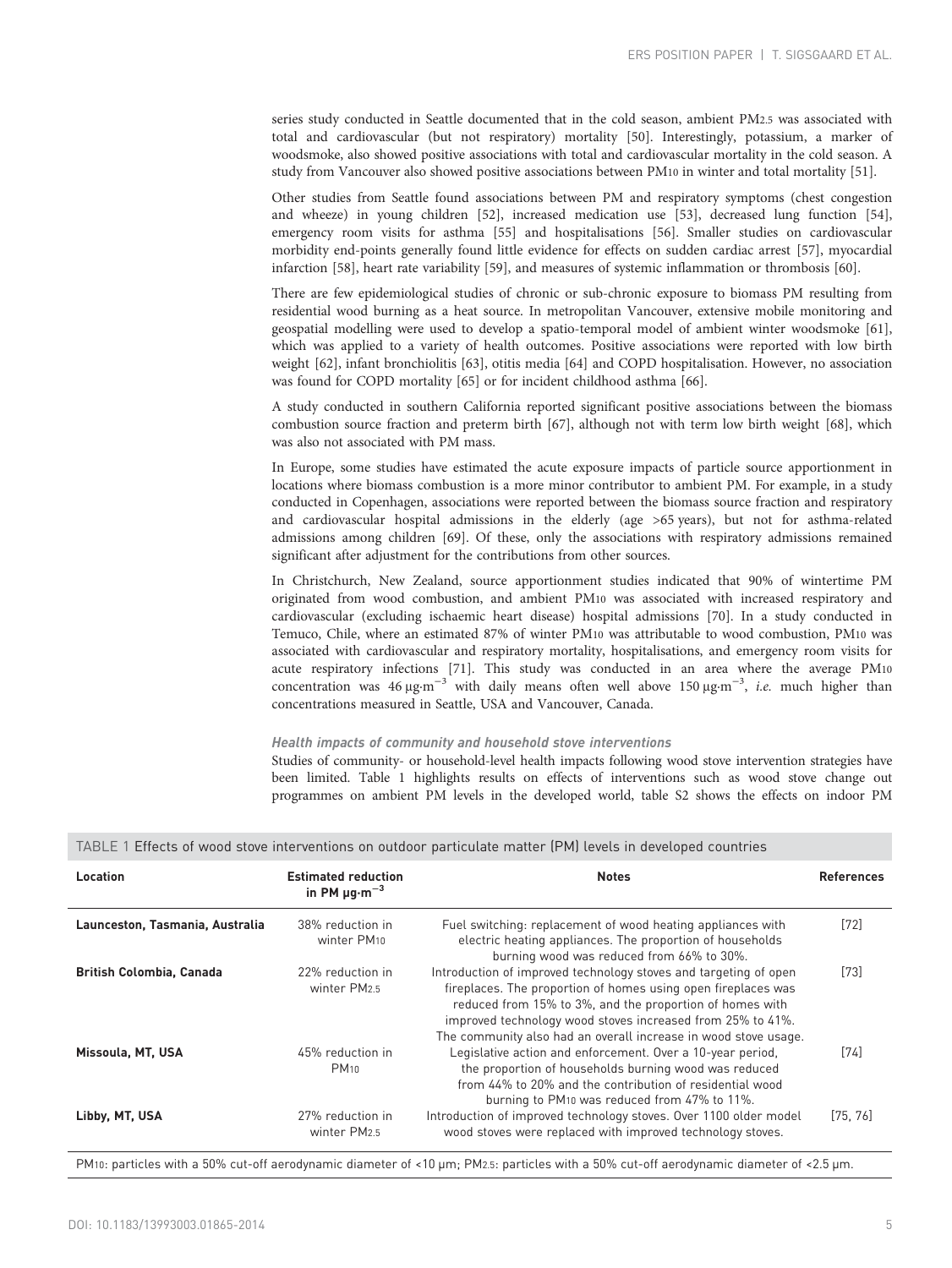concentrations. A 4-year, survey-based study tracked parent-reported respiratory symptoms and conditions among school children during the community wood stove exchange in Libby, Montana, USA. Significant reductions in reported frequency per 5 μg·m<sup>-3</sup> decline in ambient PM2.5 were observed for wheeze (27%), irritant symptoms such as watery eyes (33%), cold (25%), bronchitis (55%), flu (52%) and throat infection (45%) [[75](#page-9-0)]. No significant reductions were observed for reported ear infection, but the population studied was not in the age group most commonly impacted by this condition. In the same community, no consistent effects were observed for school absences.

In Launceston, Tasmania, Australia, substantial mortality changes were observed between the period before (1994–2000) and after (2001–2007) a government-coordinated fuel switching effort. The investigators demonstrated significant reductions in male mortality only: 18% from cardiovascular causes and 28% from respiratory causes [\[72\]](#page-9-0). Similar findings of borderline significance were observed for winter mortality for both sexes combined.

Finally, a high-efficiency particulate air filter intervention crossover study examined changes in microvascular endothelial function as measured by reactive hyperaemia index (RHI) as well as changes in serum and urine markers of oxidative stress and inflammation [\[77\]](#page-9-0). In this study, filtration units were placed in homes with and without wood stoves to reduce indoor PM concentrations. The use of the filter was associated with significantly higher mean measures of RHI (9%) and significantly lower mean measures of the inflammatory marker C-reactive protein (CRP) (33%). These findings remained robust when the analyses were restricted to participants in wood stove homes, but not among participants in non-wood stove homes. Smaller magnitude and nonsignificant changes in RHI and CRP were found when modelled per μg·m<sup>-3</sup> reduction in indoor PM2.5 rather than per filter on/off status, possibly reflecting between-home variability in smoke infiltration. A recent study conducted in an urban area at very low levels of ambient and indoor PM2.5 was, however, not able to reproduce these findings [\[78\]](#page-10-0).

## Wild fires

The respiratory health effects associated with wildfire smoke exposure have recently been reviewed in detail [\[79, 80](#page-10-0)], and are summarised here to provide supporting evidence of the health impacts resulting from exposure to biomass combustion products. Similar to the literature described above for domestic biomass combustion, wildfire smoke exposure was associated with respiratory symptoms, increased asthma medication use, outpatient physician visits, emergency room visits, hospital admissions and mortality. Stronger associations were observed for asthma-specific physician visits, hospitalisations and emergency room visits, as well as for respiratory symptoms among individuals with asthma compared with non-asthmatic individuals. Relatively few studies have reported on the relationship between cardiovascular outcomes and wildfire smoke, with varying specificity in exposure estimates. A number have reported null associations for mortality [[81](#page-10-0)], hospital admissions [\[82\]](#page-10-0) and outpatient physician visits [\[83](#page-10-0)], despite evidence of positive associations for measures of respiratory health. However, several recent studies have reported associations between forest fire smoke exposure and cardiac outcomes including emergency visits for heart failure [[83](#page-10-0)], out of hospital cardiac arrest [[84](#page-10-0)–[86\]](#page-10-0) and cardiac mortality [[87](#page-10-0), [88\]](#page-10-0).

# Toxicity of woodsmoke particles

The physicochemical properties of biomass combustion PM varies between different combustion conditions. As discussed in the online supplementary material, the heterogeneity of biomass PM characteristics is high. Accordingly, evaluation of the respiratory and cardiovascular toxicity of biomass emission PM is complex. The limited knowledge of physicochemical properties of ambient (real-life) biomass PM exposure further complicates the evaluation of the possible health risks associated with biomass PM exposure.

## Impact of combustion conditions and particle properties

Woodsmoke particles constitute a complex and variable mixture of organic-dominated particles, soot agglomerates and inorganic ash alkali particles; three particle types that differ considerably in shape, size, solubility and chemical composition [\[89\]](#page-10-0). Health relevant properties of these particle types are described in more detail in the online supplementary material. These differences in physicochemical properties may affect various aspects of PM-induced toxicity, including pulmonary deposition, clearance and cellular effects. For instance, soluble inorganic ash particles are cleared rapidly from the lungs compared with insoluble soot agglomerates. The pulmonary deposition is determined by size, shape and hygroscopicity. For biomass PM, hygroscopic particle growth in the respiratory tract has a large impact on particle deposition probability [[90](#page-10-0)–[92\]](#page-10-0). Biomass PM from complete and incomplete combustion exhibited relatively low deposited fractions in the respiratory tract, while ambient woodsmoke PM (likely originating from mixed combustion conditions) resulted in larger deposited fractions. Although the ambient woodsmoke deposition was lower than for vehicular traffic particles (38% versus 69% for particle number concentrations), the alveolar deposited fractions were estimated to be ∼20% for both types of particles [[92](#page-10-0)]. Differences in pulmonary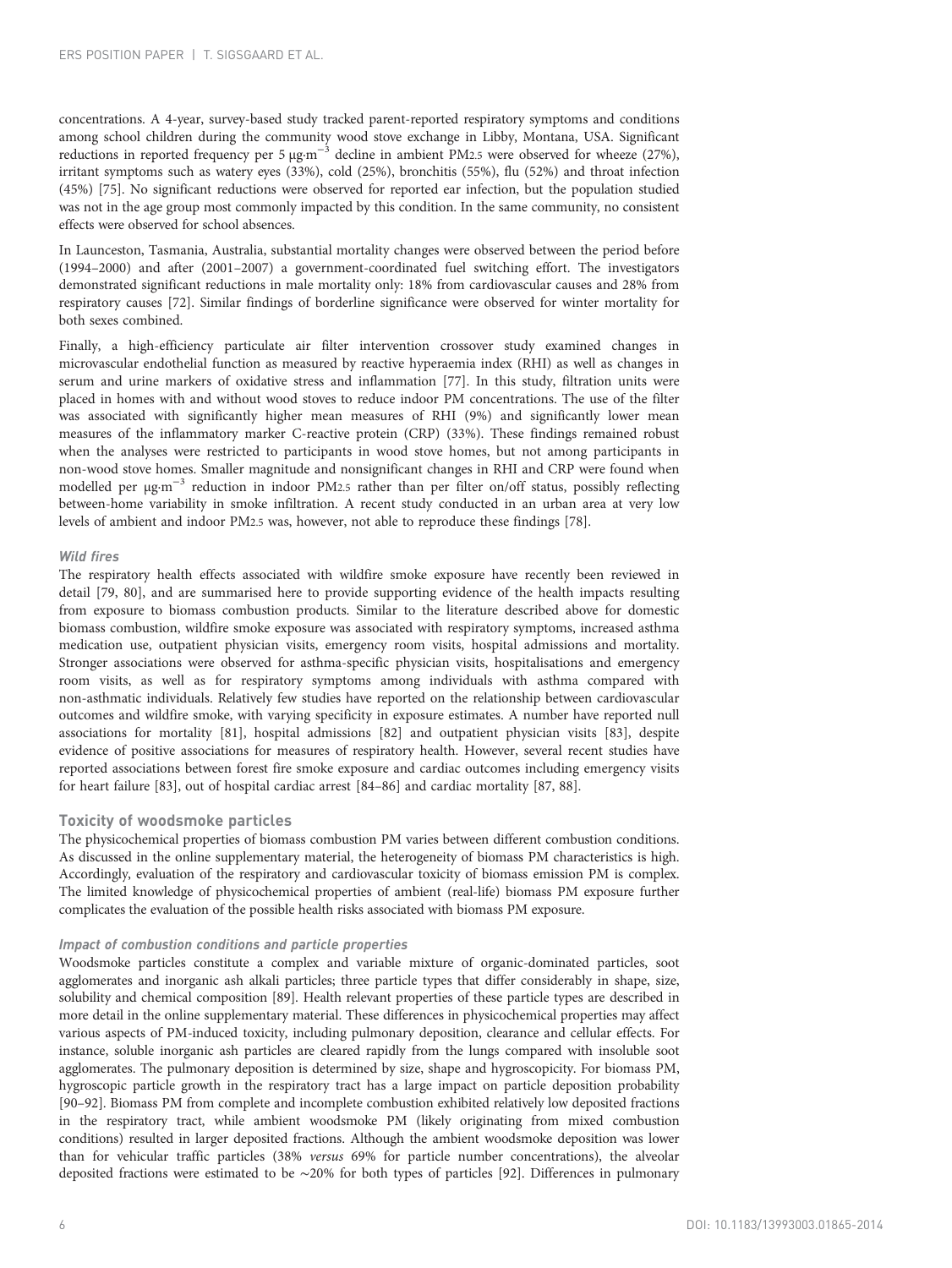deposition for different types of biomass PM possibly affect the severity of the respiratory and cardiovascular effects, but this has not been specifically addressed in human inhalation studies. In cell culture studies, the chemical composition and combustion conditions have a large impact on the cellular effects induced by biomass PM. Various organic compounds influence the biological effects of PM resulting from poor combustion, whereas metals are of major importance for the effects induced by inorganic ash particles from complete combustion [\[89, 93](#page-10-0)–[95](#page-10-0)]. These findings have also been confirmed in vivo in two short-term instillation studies of different types of biomass PM [\[94, 95](#page-10-0)]. It is important to keep in mind that these in vitro and in vivo studies do not account for differences in pulmonary particle deposition and clearance, which are also influenced by the combustion conditions and the resulting PM properties. Physicochemical ageing in the atmosphere, by reaction of the emissions with hydroxyl radicals and ozone, chemically transforms the primary biomass PM. For example PAHs may be transformed to quinones and nitro-PAHs [\[96\]](#page-10-0). This also leads to formation of low volatility vapours that add new secondary organic particle mass (on the timescale of minutes to days). Currently, it is not known if atmospheric ageing leads to increased or decreased toxicity. An initial study showed effects of ageing by ozone on biomass PM characteristics and toxicity [[97](#page-10-0)].

# Toxicological effects related to human health

Human controlled exposure studies report that short-term inhalation of woodsmoke induces mild inflammatory effects including distal airway inflammation, increased oxidative stress and immune cell recruitment, but no effects on measures of lung function [[98](#page-10-0)–[103\]](#page-10-0). Studies also report systemic effects such as increased levels of coagulation markers, and decreased heart rate variability and systemic inflammation [\[100](#page-10-0), [104](#page-10-0)–[107](#page-10-0)]. In mice and rats, long-term inhalation of woodsmoke in concentrations relevant for ambient exposure induces mild inflammatory effects in the airways, systemic inflammation and decreased lung function [\[17,](#page-8-0) [108](#page-10-0)–[112](#page-10-0)]. Woodsmoke PM has also been reported to exacerbate allergic inflammation and allergic sensitisation, and to decrease pulmonary macrophage function in terms of impaired infection resistance [[17,](#page-8-0) [109, 112](#page-10-0)–[114](#page-11-0)], this was recently demonstrated to apply equally to particles from Malawian and Norwegian woodsmoke [\[115](#page-11-0)]. Overall, in vivo and in vitro experiments demonstrate that woodsmoke PM can induce inflammatory responses, cytotoxicity, genotoxicity, oxidative stress and immunosuppressive effects [\[17,](#page-8-0) [93](#page-10-0)–[95, 104](#page-10-0), [111,](#page-10-0) [116](#page-11-0)–[122](#page-11-0)]. Atopy alone did not appear to increase susceptibility to the toxic effects of woodsmoke PM [[123\]](#page-11-0), whereas conditions affecting deposition, such as pre-existing lung disease, have yet to be studied in biomass combustion product experiments.

While some human inhalation studies report significant respiratory and systemic effects, other studies have not found these. This ambiguity could partly be due to the great heterogeneity in experimental set-ups, fuel type, biomass exposure generation and physicochemical properties of PM. Interestingly, the two studies reporting significant effects for either respiratory or cardiovascular end-points applied biomass PM originating from flaming combustion of wood logs in conventional stoves, rendering emissions of soot and organics [[98, 99, 104, 105](#page-10-0)]. Other studies applied PM from more complete or more incomplete (smouldering) combustion conditions. This may point towards an influence of combustion conditions and physicochemical properties on the effects reported in the human exposure studies.

The high variability in respiratory and cardiovascular effects reported in the human inhalation studies could be due, in part, to differences in the physicochemical properties of the applied biomass PM. This reflects the inherent complexities in the evaluation of health risks from a very heterogeneous class of PM. The mild inflammatory effects following short-term, controlled inhalation of woodsmoke in healthy individuals are in accordance with the mild inflammatory effects reported in animal models. However, these data cannot be extrapolated to long-term exposure scenarios or effects in susceptible individuals. Also, based on the current, limited experimental findings, we cannot conclude that exposure to residential biomass emissions in developed countries is less harmful than exposure to combustion particles from fossil fuel combustion.

# Policy implications

Air pollution arising from wood burning has been recognised as a problem for some time in Scandinavian and Alpine countries, especially during the winter period. Across Europe, the Renewable Energy Directive has set a goal to produce 20% of energy from renewable sources by 2020, increasing wood/biomass combustion for power generation. As mentioned in the Introduction, biomass combustion is expected to become the major source of primary PM emissions over the next 5–15 years. This will compromise efforts to reduce ambient PM concentrations to below the current WHO Air Quality Guidelines. This, in turn, will probably result in large numbers of avoidable, premature deaths across Europe over that time period.

Between 2010 and 2020, biomass burning is forecast to increase by 57–110% across the EU [\[124](#page-11-0)]. The UK alone is stimulating through financial incentives 700 000 homes to convert to biomass heating systems, and biomass boilers are increasingly installed to meet renewable energy requirements.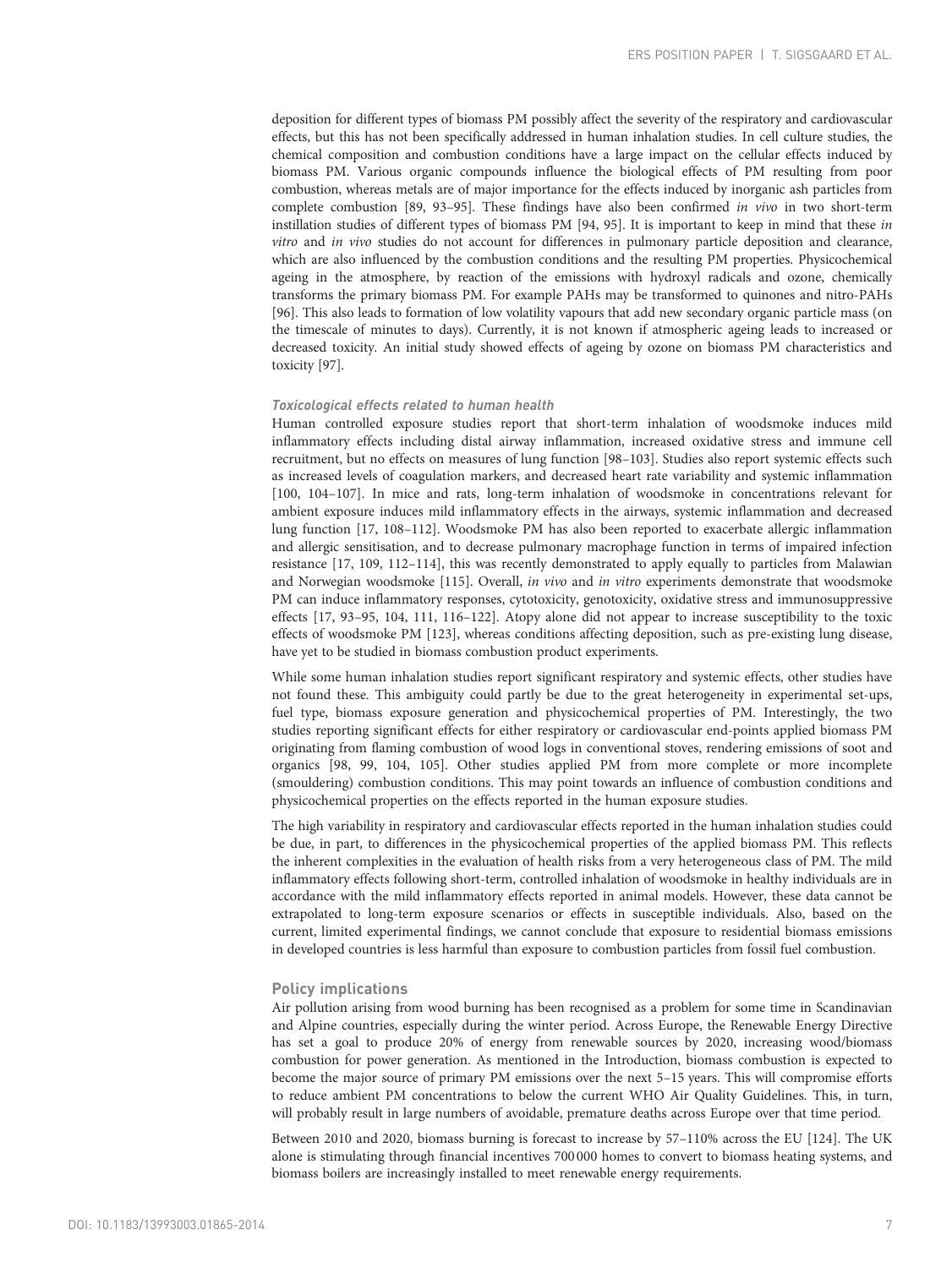<span id="page-7-0"></span>So far, the emission limits that exist within the EU and the rest of the developed world for new small-scale biomass combustion devices are rather tolerant and easily fulfilled by today's systems. The measuring methods applied and emission limits still vary, thus the need for harmonisation is obvious. To date, insufficient efforts have been made towards the development of particulate emission control devices for these units. The situation is, however, currently under revision, and considerably tougher and harmonised emission standards are under discussion within the EU (e.g. related to the EcoDesign directive). In parallel with new technological solutions, it is also important to educate wood stove owners in the best wood burning practices based on recent research. Still, a considerable pollution contribution from existing residential installations will most probably continue.

Furthermore, it is expected that smaller, decentralised biomass installations will become more important in future energy supply scenarios. To enable an increased bioenergy sector, unexploited raw materials other than those based on stem wood (e.g. from forestry, agricultural sector and industrial residues) will have to be utilised. Compared with traditional wood fuels, these fuels have a higher content of fine particle forming ash matter and trace metals [\[125](#page-11-0)].

As outlined earlier in this review, there is increasing evidence of adverse health effects of wood/biomass combustion emissions as currently dominated by those from small inefficient stoves, which places this renewable energy source in direct conflict with its perception as a healthy source of energy and domestic heating. The potential for adverse health effects associated with biomass emissions also conflicts with their role in reducing other exposures forcing climate change. A conservative estimate of the current contribution of biomass smoke to premature mortality in Europe would amount to at least 40 000 deaths per year. This is based on a contribution of biomass smoke to population exposure of 10%, and recent estimates of the total mortality burden due to PM exposure in Europe (EU28) of over 400 000 premature deaths each year [\[126](#page-11-0)]. A recent WHO report estimated that ambient PM from residential heating with wood and coal is responsible for 61 000 premature deaths per year in the EU28 [\[127](#page-11-0)]. This latter estimate is dominated by woodsmoke.

Modern and more efficient biomass technologies are available, and further development and implementation of such systems are clearly motivated from an air pollution mitigation perspective. In addition, an important regulatory step would be the unconditional adoption of the PM10 and PM2.5 WHO annual mean Air Quality Guideline values to protect public health [\[128](#page-11-0)]. Compliance with these science-based guideline values (annual mean PM10 and PM2.5 concentrations of 20 and 10 μg·m−<sup>3</sup> , respectively) would inevitably require the development and implementation of clean air strategies and "best available technology" for biomass combustion, comparable to the EU control policies for vehicle emissions.

## Conclusions

Biomass combustion is widespread, is increasing, and makes an important contribution to ambient PM2.5, especially in winter, in the developed world.

Epidemiological studies strongly suggest that there are adverse health effects related to short-term as well as long-term exposure to biomass smoke in the developed world. Intervention studies performed, to date, suggest beneficial health effects of reducing exposure to biomass smoke. We recommend that emissions from biomass combustion should be kept to a minimum to protect public health.

As the evidence from studies in the developed world is still limited, further studies are necessary to more precisely quantify the adverse health effects of biomass combustion. This should include comparative studies to document similarities and differences between effects of combustion products from biomass and fossil fuels.

#### Acknowledgements

This position paper is the result of a workshop convened and supported by the European Respiratory Society in Brussels, Belgium, March 6-7, 2014. We sincerely thank the constructive assessment and many suggestions received from the European Respiratory Journal peer reviewers, which significantly increased the quality and scope of our original submission.

#### References

- Logan WP. Mortality in the London fog incident, 1952. Lancet 1953; 1: 336-338.
- 2 Nemery B, Hoet PH, Nemmar A. The Meuse Valley fog of 1930: an air pollution disaster. Lancet 2001; 357: 704–708.
- Pope CA 3rd, Burnett RT, Thun MJ, et al. Lung cancer, cardiopulmonary mortality, and long-term exposure to fine particulate air pollution. JAMA 2002; 287: 1132–1141.
- 4 Beelen R, Raaschou-Nielsen O, Stafoggia M, et al. Effects of long-term exposure to air pollution on natural-cause mortality: an analysis of 22 European cohorts within the multicentre ESCAPE project. Lancet 2014; 383: 785–795.
- 5 Crouse DL, Peters PA, van Donkelaar A, et al. Risk of nonaccidental and cardiovascular mortality in relation to long-term exposure to low concentrations of fine particulate matter: a Canadian national-level cohort study. Environ Health Perspect 2012; 120: 708–714.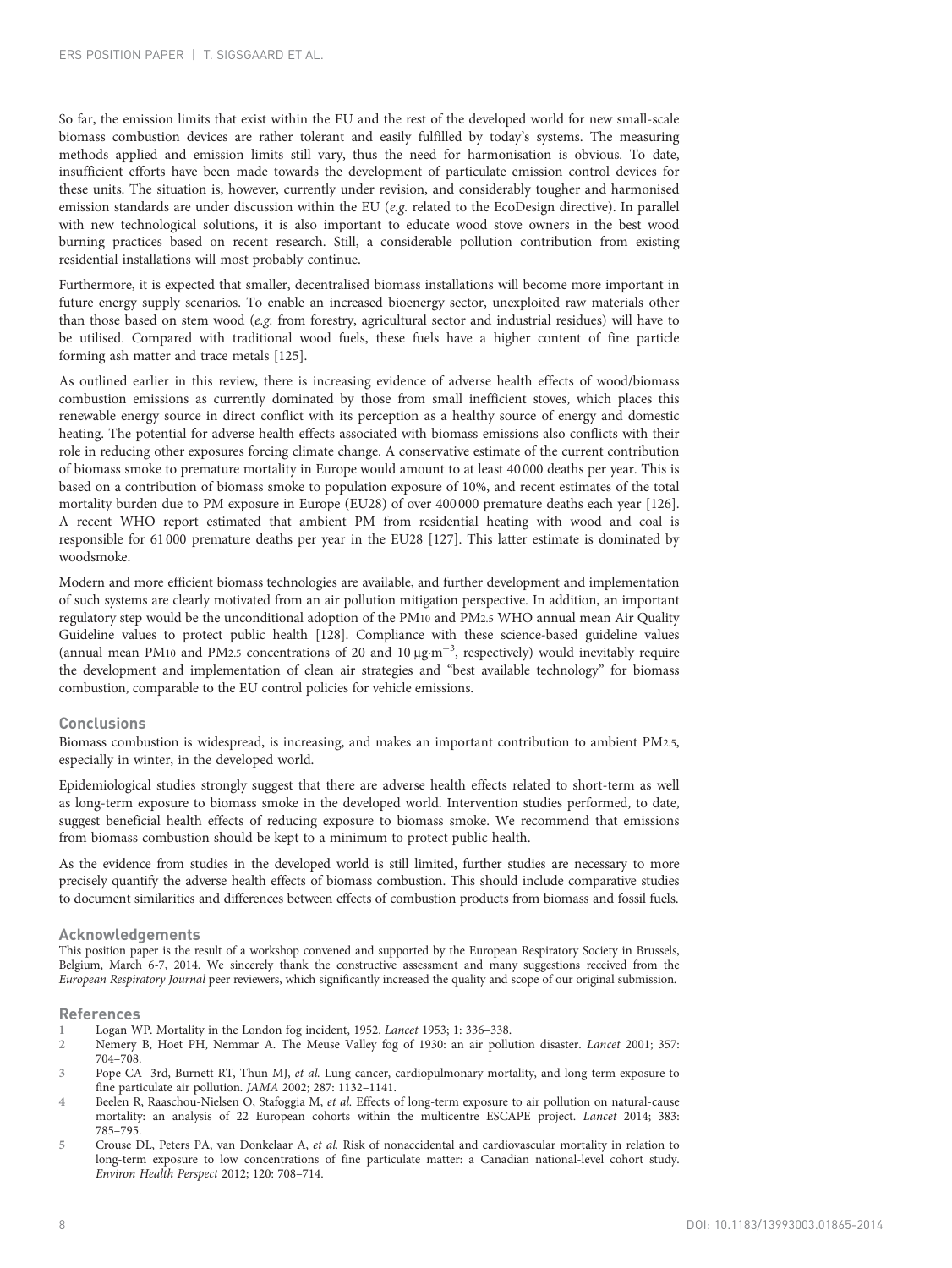- <span id="page-8-0"></span>6 Correia AW, Pope CA 3rd, Dockery DW, et al. Effect of air pollution control on life expectancy in the United States: an analysis of 545 U.S. counties for the period from 2000 to 2007. Epidemiology 2013; 24: 23–31.
- 7 Saffari A, Daher N, Samara C, et al. Increased biomass burning due to the economic crisis in Greece and its adverse impact on wintertime air quality in Thessaloniki. Environ Sci Technol 2013; 47: 13313–13320.
- 8 Triche EW, Belanger K, Bracken MB, et al. Indoor heating sources and respiratory symptoms in nonsmoking women. Epidemiology 2005; 16: 377–384.
- 9 Van Miert E, Sardella A, Nickmilder M, et al. Respiratory effects associated with wood fuel use: a cross-sectional biomarker study among adolescents. Pediatr Pulmonol 2012; 47: 358–366.
- 10 Robin LF, Less PS, Winget M, et al. Wood-burning stoves and lower respiratory illnesses in Navajo children. Pediatr Infect Dis J 1996; 15: 859–865.
- 11 Mortimer K, Gordon SB, Jindal SK, et al. Household air pollution is a major avoidable risk factor for cardiorespiratory disease. Chest 2012; 142: 1308–1315.
- 12 Po JY, FitzGerald JM, Carlsten C. Respiratory disease associated with solid biomass fuel exposure in rural women and children: systematic review and meta-analysis. Thorax 2011; 66: 232–239.
- 13 Smith KR, Bruce N, Balakrishnan K, et al. Millions dead: how do we know and what does it mean? Methods used in the comparative risk assessment of household air pollution. Annu Rev Public Health 2014; 35: 185–206.
- 14 Salvi SS, Barnes PJ. Chronic obstructive pulmonary disease in non-smokers. Lancet 2009; 374: 733–743.
- 15 Pokhrel AK, Smith KR, Khalakdina A, et al. Case-control study of indoor cooking smoke exposure and cataract in Nepal and India. Int J Epidemiol 2005; 34: 702–708.
- 16 International Agency for Research on Cancer. Household Use of Solid Fuels and High-Temperature Frying (IARC Monographs on the Evaluation of Carcinogenic Risks to Humans). Lyon, International Agency for Research on Cancer, 2010.
- 17 Naeher LP, Brauer M, Lipsett M, et al. Woodsmoke health effects: a review. Inhal Toxicol 2007; 19: 67–106.
- 18 Boman BC, Forsberg AB, Jarvholm BG. Adverse health effects from ambient air pollution in relation to residential wood combustion in modern society. Scand J Work Environ Health 2003; 29: 251–260.
- 19 Lim SS, Vos T, Flaxman AD, et al. A comparative risk assessment of burden of disease and injury attributable to 67 risk factors and risk factor clusters in 21 regions, 1990–2010: a systematic analysis for the Global Burden of Disease Study 2010. Lancet 2012; 380: 2224–2260.
- 20 Brauer M, Amann M, Burnett RT, et al. Exposure assessment for estimation of the global burden of disease attributable to outdoor air pollution. Environ Sci Technol 2012; 46: 652–660.
- 21 WHO. WHO Air Quality Guidelines. Global Update 2005, Copenhagen, WHO Regional Office for Europe, 2006.
- 22 WHO. Review of evidence on health aspects of air pollution REVIHAAP project technical report. Copenhagen, WHO Regional Office for Europe, 2013.
- 23 Glasius M, Ketzel M, Wahlin P, et al. Impact of wood combustion on particle levels in a residential area in Denmark. Atmos Environ 2006; 40: 7115–7124.
- 24 Krecl P, Larsson EH, Strom J, et al. Contribution of residential wood combustion and other sources to hourly winter aerosol in Northern Sweden determined by positive matrix factorization. Atmos Chem Phys 2008; 8: 3639–3653.
- 25 Jokiniemi J, Hytönen K, Tissari J. Biomass combustion in residential heating: Particulate measurements, sampling, and physicochemical and toxicological characterisation. Final report of the project BiomassPM within the ERA-NET Bioenergy Programme. Kuopio, University of Kuopio, 2008.
- 26 Amann M, Bertok I, Cofala J, et al. Baseline Scenarios for the Clean Air for Europe (CAFE) Programme. Laxenburg, International Institute for Applied Systems Analysis, 2005.
- 27 Amann M. The Final Policy Scenarios of the EU Clean Air Policy Package. Laxenburg, International Institute for Applied Systems Analysis, 2014.
- 28 Brandt J, Silver JD, Christensen JH, et al. Contribution from the ten major emission sectors in Europe and Denmark to the health-cost externalities of air pollution using the EVA model system - an integrated modelling approach. Atmos Chem Phys 2013; 13: 7725–7746.
- 29 Petersen LK. Autonomy and proximity in household heating practices: the case of wood-burning stoves. J Environ Policy Plann 2008; 10: 423–438.
- 30 Johansson LS, Leckner B, Gustavsson L, et al. Emission characteristics of modern and old-type residential boilers fired with wood logs and wood pellets. Atmos Environ 2004; 38: 4183–4195.
- 31 Heringa MF, DeCarlo PF, Chirico R, et al. Time-resolved characterization of primary emissions from residential wood combustion appliances. Environ Sci Technol 2012; 46: 11418–11425.
- 32 Eriksson AC, Nordin EZ, Nystrom R, et al. Particulate PAH emissions from residential biomass combustion: time-resolved analysis with aerosol mass spectrometry. Environ Sci Technol 2014; 48: 7143–7150.
- 33 Bolling AK, Pagels J, Yttri KE, et al. Health effects of residential wood smoke particles: the importance of combustion conditions and physicochemical particle properties. Part Fibre Toxicol 2009; 6: 29.
- 34 Orasche J, Schnelle-Kreis J, Schon C, et al. Comparison of emissions from wood combustion. Part 2: impact of combustion conditions on emission factors and characteristics of particle-bound organic species and polycyclic aromatic hydrocarbon (PAH)-related toxicological potential. Energy Fuels 2013; 27: 1482–1491.
- 35 Pettersson E, Boman C, Westerholm R, et al. Stove performance and emission characteristics in residential wood log and pellet combustion, part 2: wood stove. Energy Fuels 2011; 25: 315–323.
- 36 Molnàr P, Sallsten G. Contribution to PM2.5 from domestic wood burning in a small community in Sweden. Environ Sci Process Impacts 2013; 15: 833–838.
- 37 Glasius M, Ketzel M, Wåhlin P, et al. Characterization of particles from residential wood combustion and modelling of spatial variation in a low-strength emission area. Atmos Environ 2008; 42: 8686–8697.
- 38 Mandalakis M, Gustafsson O, Alsberg T, et al. Contribution of biomass burning to atmospheric polycyclic aromatic hydrocarbons at three European background sites. Environ Sci Technol 2005; 39: 2976–2982.
- 39 Gaeggeler K, Prevot ASH, Dommen J, et al. Residential wood burning in an Alpine valley as a source for oxygenated volatile organic compounds, hydrocarbons and organic acids. Atmos Environ 2008; 42: 8278–8287.
- 40 Hellen H, Hakola H, Haaparanta S, et al. Influence of residential wood combustion on local air quality. Sci Total Environ 2008; 393: 283–290.
- 41 Puxbaum H, Caseiro A, Sánchez-Ochoa A, et al. Levoglucosan levels at background sites in Europe for assessing the impact of biomass combustion on the European aerosol background. J Geophys Res 2007; 112: 16.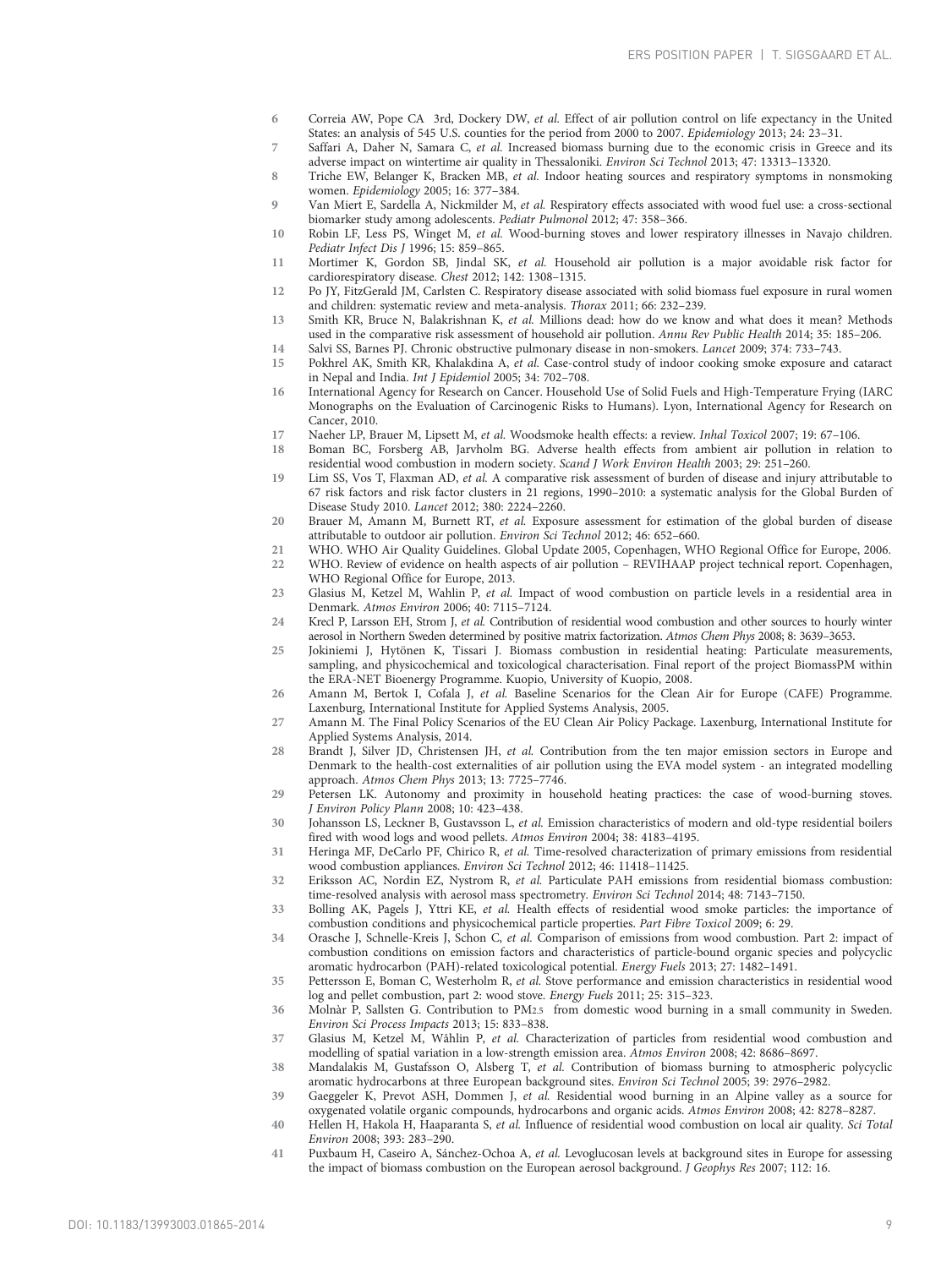- <span id="page-9-0"></span>42 Hu QH, Xie ZQ, Wang XM, et al. Levoglucosan indicates high levels of biomass burning aerosols over oceans from the Arctic to Antarctic. Sci Rep 2013; 3: 3119.
- 43 Barn P, Larson T, Noullett M, et al. Infiltration of forest fire and residential wood smoke: an evaluation of air cleaner effectiveness. J Expo Sci Environ Epidemiol 2008; 18: 503–511.
- 44 Noullett M, Jackson PL, Brauer M. Estimation and characterization of children's ambient generated exposure to PM2.5 using sulphate and elemental carbon as tracers. Atmos Environ 2010; 44: 4629–4637.
- 45 Hoek G, Kos G, Harrison R, et al. Indoor–outdoor relationships of particle number and mass in four European cities. Atmos Environ 2008; 42: 156–169.
- 46 Nasir ZA, Colbeck I. Particulate pollution in different housing types in a UK suburban location. Sci Total Environ 2013; 445: 165–176.
- 47 Molnar P, Gustafson P, Johannesson S, et al. Domestic wood burning and PM2.5 trace elements: personal exposures, indoor and outdoor levels. Atmos Environ 2005; 39: 2643–2653.
- 48 Gustafson P, Barregard L, Strandberg B, et al. The impact of domestic wood burning on personal, indoor and outdoor levels of 1,3-butadiene, benzene, formaldehyde and acetaldehyde. J Environ Monit 2007; 9: 23–32.
- 49 Gustafson P, Ostman C, Sallsten G. Indoor levels of polycyclic aromatic hydrocarbons in homes with or without wood burning for heating. Environ Sci Technol 2008; 42: 5074–5080.
- 50 Zhou J, Ito K, Lall R, et al. Time-series analysis of mortality effects of fine particulate matter components in Detroit and Seattle. Environ Health Perspect 2011; 119: 461–466.
- 51 Vedal S, Brauer M, White R, et al. Air pollution and daily mortality in a city with low levels of pollution. Environ Health Perspect 2003; 111: 45–51.
- 52 Browning KG, Koenig JQ, Checkoway H, et al. A questionnaire study of respiratory health in areas of high and low ambient wood smoke pollution. Pediatr Asthma Allergy Immunol 1990; 4: 183–191.
- 53 Slaughter JC, Lumley T, Sheppard L, et al. Effects of ambient air pollution on symptom severity and medication use in children with asthma. Ann Allergy Asthma Immunol 2003; 91: 346–353.
- 54 Trenga CA, Sullivan JH, Schildcrout JS, et al. Effect of particulate air, pollution on lung function in adult and pediatric subjects in a Seattle panel study. Chest 2006; 129: 1614–1622.
- 55 Norris G, YoungPong SN, Koenig JQ, et al. An association between fine particles and asthma emergency department visits for children in Seattle. Environ Health Perspect 1999; 107: 489–493.
- 56 Sheppard L, Levy D, Norris G, et al. Effects of ambient air pollution on nonelderly asthma hospital admissions in Seattle, Washington, 1987-1994. Epidemiology 1999; 10: 23–30.
- 57 Levy D, Sheppard L, Checkoway H, et al. A case-crossover analysis of particulate matter air pollution and out-of-hospital primary cardiac arrest. Epidemiology 2001; 12: 193–199.
- 58 Sullivan J, Sheppard L, Schreuder A, et al. Relation between short-term fine-particulate matter exposure and onset of myocardial infarction. Epidemiology 2005; 16: 41–48.
- 59 Sullivan JH, Schreuder AB, Trenga CA, et al. Association between short term exposure to fine particulate matter and heart rate variability in older subjects with and without heart disease. Thorax 2005; 60: 462–466.
- 60 Sullivan JH, Hubbard R, Liu SLJ, et al. A community study of the effect of particulate matter on blood measures of inflammation and thrombosis in an elderly population. Environ Health 2007; 6: 3.
- 61 Larson T, Su J, Baribeau AM, et al. A spatial model of urban winter woodsmoke concentrations. Environ Sci Technol 2007; 41: 2429–2436.
- 62 Gehring U, Tamburic L, Sbihi H, et al. Impact of noise and air pollution on pregnancy outcomes. Epidemiology 2014; 25: 351–358.
- 63 Karr CJ, Demers PA, Koehoorn MW, et al. Influence of ambient air pollutant sources on clinical encounters for infant bronchiolitis. Am J Respir Crit Care Med 2009; 180: 995–1001.
- 64 MacIntyre EA, Karr CJ, Koehoorn M, et al. Residential air pollution and otitis media during the first two years of life. Epidemiology 2011; 22: 81–89.
- 65 Gan WQ, FitzGerald JM, Carlsten C, et al. Associations of ambient air pollution with chronic obstructive pulmonary disease hospitalization and mortality. Am J Respir Crit Care Med 2013; 187: 721-727.
- 66 Clark NA, Demers PA, Karr CJ, et al. Effect of early life exposure to air pollution on development of childhood asthma. Environ Health Perspect 2010; 118: 284–290.
- 67 Wilhelm M, Ghosh JK, Su J, et al. Traffic-related air toxics and preterm birth: a population-based case-control study in Los Angeles County, California. Environ Health 2011; 10: 89.
- 68 Wilhelm M, Ghosh JK, Su J, et al. Traffic-related air toxics and term low birth weight in Los Angeles County, California. Environ Health Perspect 2012; 120: 132–138.
- 69 Andersen ZJ, Wahlin P, Raaschou-Nielsen O, et al. Ambient particle source apportionment and daily hospital admissions among children and elderly in Copenhagen. J Expo Sci Environ Epidemiol 2007; 17: 625–636.
- 70 McGowan JA, Hider PN, Chacko E, et al. Particulate air pollution and hospital admissions in Christchurch, New Zealand. Aust N Z J Public Health 2002; 26: 23–29.
- 71 Sanhueza PA, Torreblanca MA, Diaz-Robles LA, et al. Particulate air pollution and health effects for cardiovascular and respiratory causes in Temuco, Chile: a wood-smoke-polluted urban area. J Air Waste Manag Assoc 2009; 59: 1481–1488.
- 72 Johnston FH, Hanigan IC, Henderson SB, et al. Evaluation of interventions to reduce air pollution from biomass smoke on mortality in Launceston, Australia: retrospective analysis of daily mortality, 1994–2007. BMJ 2013; 346: e8446.
- 73 Jeong CH, Evans GJ, Dann T, et al. Influence of biomass burning on wintertime fine particulate matter: source contribution at a valley site in rural British Columbia. Atmos Environ 2008; 42: 3684–3699.
- 74 Missoula County. History of Missoula's Air Quality Program. [http://www.co.missoula.mt.us/airquality/](http://www.co.missoula.mt.us/airquality/MissoulasAir/aqhistory.htm) [MissoulasAir/aqhistory.htm](http://www.co.missoula.mt.us/airquality/MissoulasAir/aqhistory.htm) Date last updated: 1999.
- 75 Noonan CW, Ward TJ, Navidi W, et al. A rural community intervention targeting biomass combustion sources: effects on air quality and reporting of children's respiratory outcomes. Occup Environ Med 2012; 69: 354–360.
- 76 Ward TJ, Palmer CP, Noonan CW. Fine particulate matter source apportionment following a large woodstove changeout program in Libby, Montana. J Air Waste Manag Assoc 2010; 60: 688–693.
- 77 Allen RW, Carlsten C, Karlen B, et al. An air filter intervention study of endothelial function among healthy adults in a woodsmoke-impacted community. Am J Respir Crit Care Med 2011; 183: 1222–1230.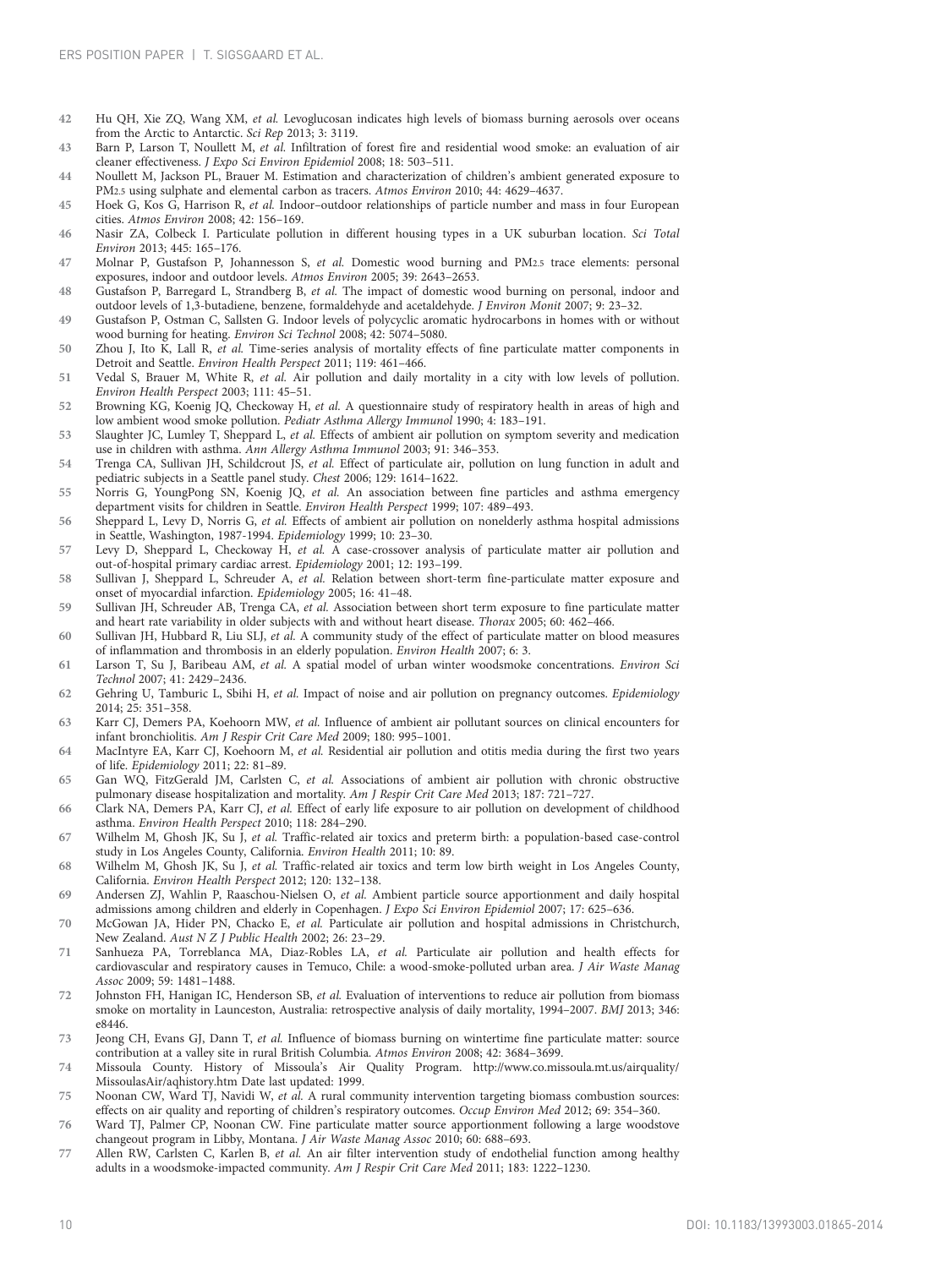- <span id="page-10-0"></span>78 Kajbafzadeh M, Brauer M, Karlen B, et al. The impacts of traffic-related and woodsmoke particulate matter on measures of cardiovascular health: a HEPA filter intervention study. Occup Environ Med 2015; 72: 394–400.
- 79 Henderson SB, Johnston FH. Measures of forest fire smoke exposure and their associations with respiratory health outcomes. Curr Opin Allergy Clin Immunol 2012; 12: 221-227.
- 80 Youssouf H, Liousse C, Roblou L, et al. Non-accidental health impacts of wildfire smoke. Int J Environ Res Public Health 2014; 11: 11772–11804.
- 81 Morgan G, Sheppeard V, Khalaj B, et al. Effects of bushfire smoke on daily mortality and hospital admissions in Sydney, Australia. Epidemiology 2010; 21: 47–55.
- 82 Henderson SB, Brauer M, Macnab YC, et al. Three measures of forest fire smoke exposure and their associations with respiratory and cardiovascular health outcomes in a population-based cohort. Environ Health Perspect 2011; 119: 1266–1271.
- 83 Rappold AG, Stone SL, Cascio WE, et al. Peat bog wildfire smoke exposure in rural North Carolina is associated with cardiopulmonary emergency department visits assessed through syndromic surveillance. Environ Health Perspect 2011; 119: 1415–1420.
- 84 Straney L, Finn J, Dennekamp M, et al. Evaluating the impact of air pollution on the incidence of out-of-hospital cardiac arrest in the Perth Metropolitan Region: 2000-2010. J Epidemiol Community Health 2014; 68: 6–12.
- 85 Dennekamp M, Straney LD, Erbas B, et al. Forest fire smoke exposures and out-of-hospital cardiac arrests in Melbourne, Australia: a case-crossover study. Environ Health Perspect 2015 [In press DOI: 10.1289/ehp.1408436].
- 86 Haikerwal A, Akram M, Del Monaco A, et al. Impact of fine particulate matter (PM2.5) exposure during wildfires on cardiovascular health outcomes. J Am Heart Assoc 2015; 4: e001653.
- 87 Analitis A, Georgiadis I, Katsouyanni K. Forest fires are associated with elevated mortality in a dense urban setting. Occup Environ Med 2012; 69: 158–162.
- 88 Sastry N. Forest fires, air pollution, and mortality in southeast Asia. Demography 2002; 39: 1–23.
- 89 Bølling AK, Totlandsdal AI, Sallsten G, et al. Wood smoke particles from different combustion phases induce similar pro-inflammatory effects in a co-culture of monocyte and pneumocyte cell lines. Part Fibre Toxicol 2012; 9: 45.
- 90 Londahl J, Massling A, Swietlicki E, et al. Experimentally determined human respiratory tract deposition of airborne particles at a busy street. Environ Sci Technol 2009; 43: 4659–4664.
- 91 Londahl J, Pagels J, Boman C, et al. Deposition of biomass combustion aerosol particles in the human respiratory tract. Inhal Toxicol 2008; 20: 923–933.
- 92 Kristensson A, Rissler J, Londahl J, et al. Size-resolved respiratory tract deposition of sub-micrometer aerosol particles in a residential area with wintertime wood combustion. Aerosol Air Qual Res 2013; 13: 24–35.
- 93 Jalava PI, Aakko-Saksa P, Murtonen T, et al. Toxicological properties of emission particles from heavy duty engines powered by conventional and bio-based diesel fuels and compressed natural gas. Part Fibre Toxicol 2012; 9: 37.
- 94 Happo MS, Uski O, Jalava PI, et al. Pulmonary inflammation and tissue damage in the mouse lung after exposure to PM samples from biomass heating appliances of old and modern technologies. Sci Total Environ 2013; 443: 256–266.
- 95 Uski OJ, Happo MS, Jalava PI, et al. Acute systemic and lung inflammation in C57Bl/6J mice after intratracheal aspiration of particulate matter from small-scale biomass combustion appliances based on old and modern technologies. Inhal Toxicol 2012; 24: 952–965.
- 96 Bruns EA, Krapf M, Orasche J, et al. Characterization of primary and secondary wood combustion products generated under different burner loads. Atmos Chem Phys 2015; 15: 2825–2841.
- 97 Nordin EZ, Uski O, Nystrom R, et al. Influence of ozone initiated processing on the toxicity of aerosol particles from small scale wood combustion. Atmos Environ 2015; 102: 282–289.
- 98 Stockfelt L, Sallsten G, Olin AC, et al. Effects on airways of short-term exposure to two kinds of wood smoke in a chamber study of healthy humans. Inhal Toxicol 2012; 24: 47–59.
- 99 Barregard L, Sallsten G, Andersson L, et al. Experimental exposure to wood smoke: effects on airway inflammation and oxidative stress. Occup Environ Med 2008; 65: 319–324.
- 100 Ghio AJ, Soukup JM, Case M, et al. Exposure to wood smoke particles produces inflammation in healthy volunteers. Occup Environ Med 2012; 69: 170–175.
- 101 Sehlstedt M, Dove R, Boman C, et al. Antioxidant airway responses following experimental exposure to wood smoke in man. Part Fibre Toxicol 2010; 7: 21.
- 102 Forchhammer L, Loft S, Roursgaard M, et al. Expression of adhesion molecules, monocyte interactions and oxidative stress in human endothelial cells exposed to wood smoke and diesel exhaust particulate matter. Toxicol Lett 2012; 209: 121–128.
- 103 Riddervold IS, Bonlokke JH, Molhave L, et al. Wood smoke in a controlled exposure experiment with human volunteers. Inhal Toxicol 2011; 23: 277–288.
- 104 Barregard L, Sallsten G, Gustafson P, et al. Experimental exposure to wood-smoke particles in healthy humans: effects on markers of inflammation, coagulation, and lipid peroxidation. Inhal Toxicol 2006; 18: 845–853.
- 105 Unosson J, Blomberg A, Sandstrom T, et al. Exposure to wood smoke increases arterial stiffness and decreases heart rate variability in humans. Part Fibre Toxicol 2013; 10: 20.
- 106 Tan WC, Qiu D, Liam BL, et al. The human bone marrow response to acute air pollution caused by forest fires. Am J Respir Crit Care Med 2000; 161: 1213–1217.
- 107 Swiston JR, Davidson W, Attridge S, et al. Wood smoke exposure induces a pulmonary and systemic inflammatory response in firefighters. Eur Respir J 2008; 32: 129–138.
- 108 Seagrave J, McDonald JD, Reed MD, et al. Responses to subchronic inhalation of low concentrations of diesel exhaust and hardwood smoke measured in rat bronchoalveolar lavage fluid. Inhal Toxicol 2005; 17: 657–670.
- 109 Barrett EG, Henson RD, Seilkop SK, et al. Effects of hardwood smoke exposure on allergic airway inflammation in mice. Inhal Toxicol 2006; 18: 33–43.
- 110 Burchiel SW, Lauer FT, Dunaway SL, et al. Hardwood smoke alters murine splenic T cell responses to mitogens following a 6-month whole body inhalation exposure. Toxicol Appl Pharmacol 2005; 202: 229–236.
- 111 Reed MD, Campen MJ, Gigliotti AP, et al. Health effects of subchronic exposure to environmental levels of hardwood smoke. Inhal Toxicol 2006; 18: 523–539.
- 112 Tesfaigzi Y, McDonald JD, Reed MD, et al. Low-level subchronic exposure to wood smoke exacerbates inflammatory responses in allergic rats. Toxicol Sci 2005; 88: 505–513.